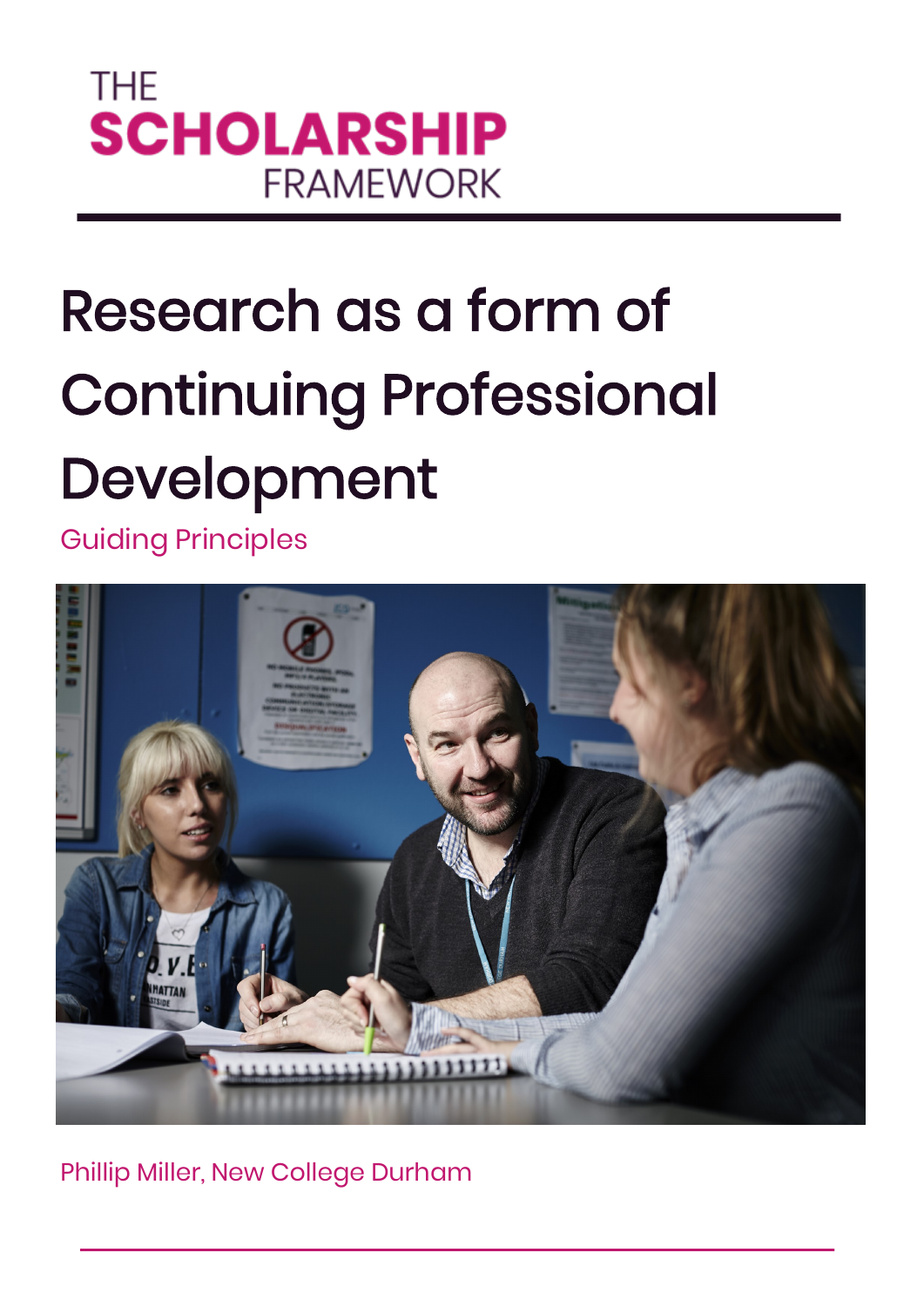#### Training Vs. Development

Existing models of staff development often involve a number of 'one-off' workshops being held across designated 'staff development days' spread throughout the academic year. There is, however, evidence to suggest that this style of provision does not yield significant changes at the classroom level (Savoie-Zajc & Descamps-Bednarz, 2007) . In addition Zeichner (2003) stated that staff neither like these programmes nor use them to improve practice and that this sort of training model is unconnected to teachers' daily work and is disrespectful of their knowledge. What appears to exist is a conflict where continuing professional development in colleges takes the form of 'training' where skills or behaviours are being taught to staff, as opposed to 'development' where individuals are given the opportunity to create or produce, by deliberate effort over time.

## An Alternative Approach

The proposed approach to continuing professional development involves cohorts of staff being exempt from the institutionally provided programme of workshops that are available on staff development days. During these times the staff members will instead come together in small groups to undertake collaborative research projects looking at mutually agreed issues.

## Which colleges might benefit from this approach?

For colleges that currently have no protected time for staff to engage, or where few staff are identified as being engaged, in forms of research and scholarship this initiative creates the ideal gateway.

Alternatively for those colleges that are more advanced in their own scholarship journeys, this approach to staff development might be a way to support newer, less experienced members of staff to begin engaging in research and scholarship in a supportive and collaborative manner.

# College Staff Opinions

Focus groups carried out with teaching staff within colleges revealed three key themes regarding perceptions around staff development:

- Staff believe HE teaching is distinct from FE so specific HE development should be available.

- Staff believe that the <u>opportunity to</u> collaborate with others is crucial, both within and across disciplines.

- Experienced staff would value the opportunity to take ownership of and direct their own development.

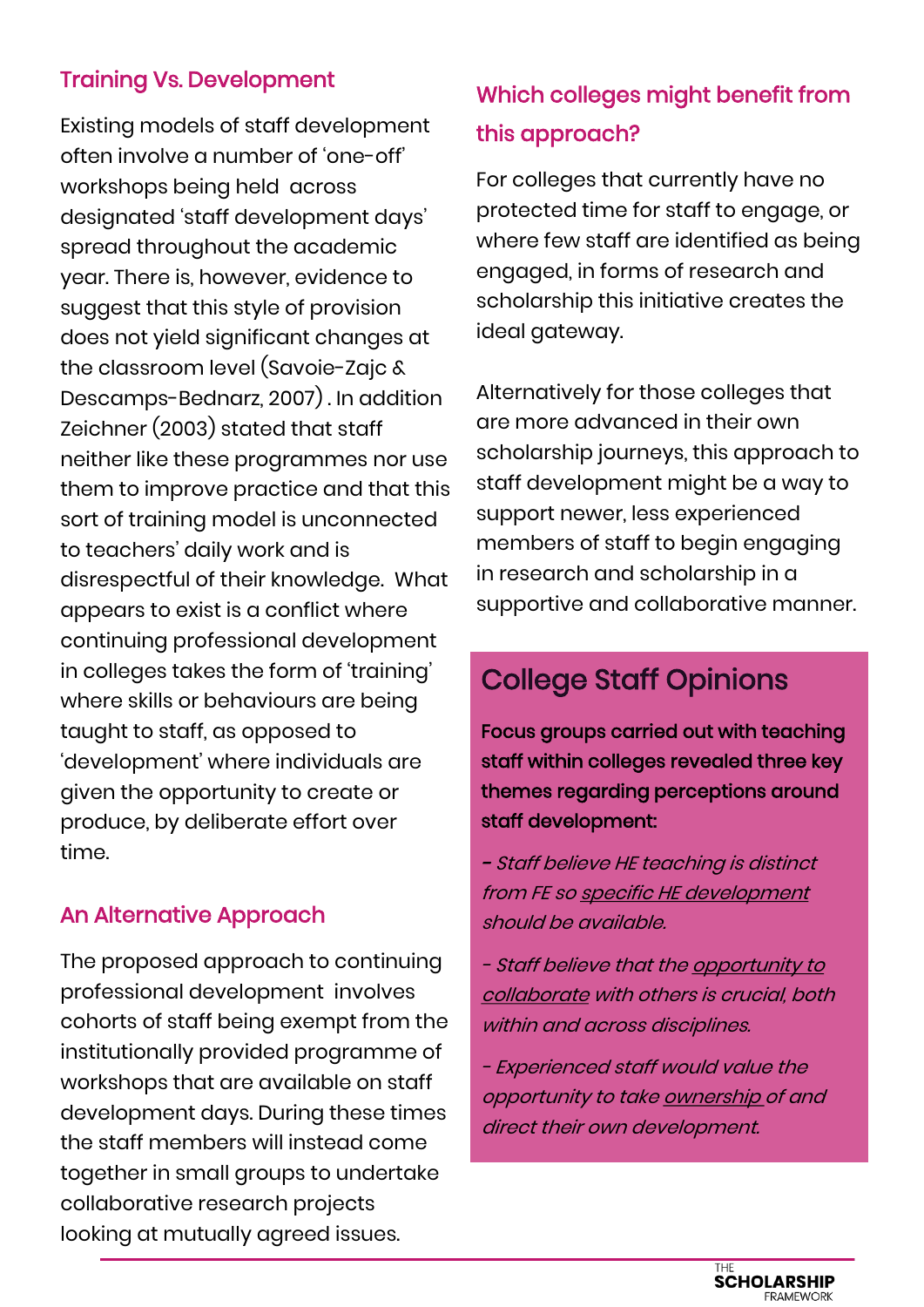## What sort of research could be undertaken?

Whilst this approach provides some protected time for groups to undertake research projects it would be unrealistic to suggest that all of the required work could be undertaken within the confines of institutional staff development days. It is therefore important that appropriate subjects are chosen for investigation. With this in mind topics should probably correlate closely with staff members' usual day to day work and be grounded firmly within the Scholarship of Teaching and Learning (Boyer, 1990).

## Which staff should be involved?

QAA (2013) state that Scholarship and research lie at the heart of higher education and go on to state that at Levels 4 and 5 there is a need for staff to have understanding of scholarly developments in their discipline area and that at level 6 teaching will be informed, if not led by the research / scholarship of staff. It is therefore essential that colleges make some sort of provisions for their HE staff to engage in research and scholarship. However, where possible, it is suggested that involvement be open to all staff whether their primary focus be higher or further education.

# Example Projects:

Within the trialling and testing phase four groups of staff completed the following research projects:

'Institutional support for the maintenance of dual professional practice'

'Staff use of digital technology'

'A comparative analysis of internally progressing students and external applicants - what are their motivations for attending NCD?'

'Improving 'HE-ness' in the classroom/ college'.

# Benefits to Staff

Park & Cable (1997) stated that allowing staff to undertake research on their own institution allows them to become 'architects of change', with Jaipal & Figg (2011) adding that this can be an effective way to promote inquiry, reflection, and problem solving in a way that would result in action .

Staff who participated in the trial and test of this approach to CPD also noted a number of additional benefits:

- One experienced member of staff stated that an unexpected benefit was 'reinvigoration of teaching'.

- Development of work skills and transferrable skills that could be adapted and transmitted to students.

- Improvement in the delivery of Research Methods due to personal engagement.